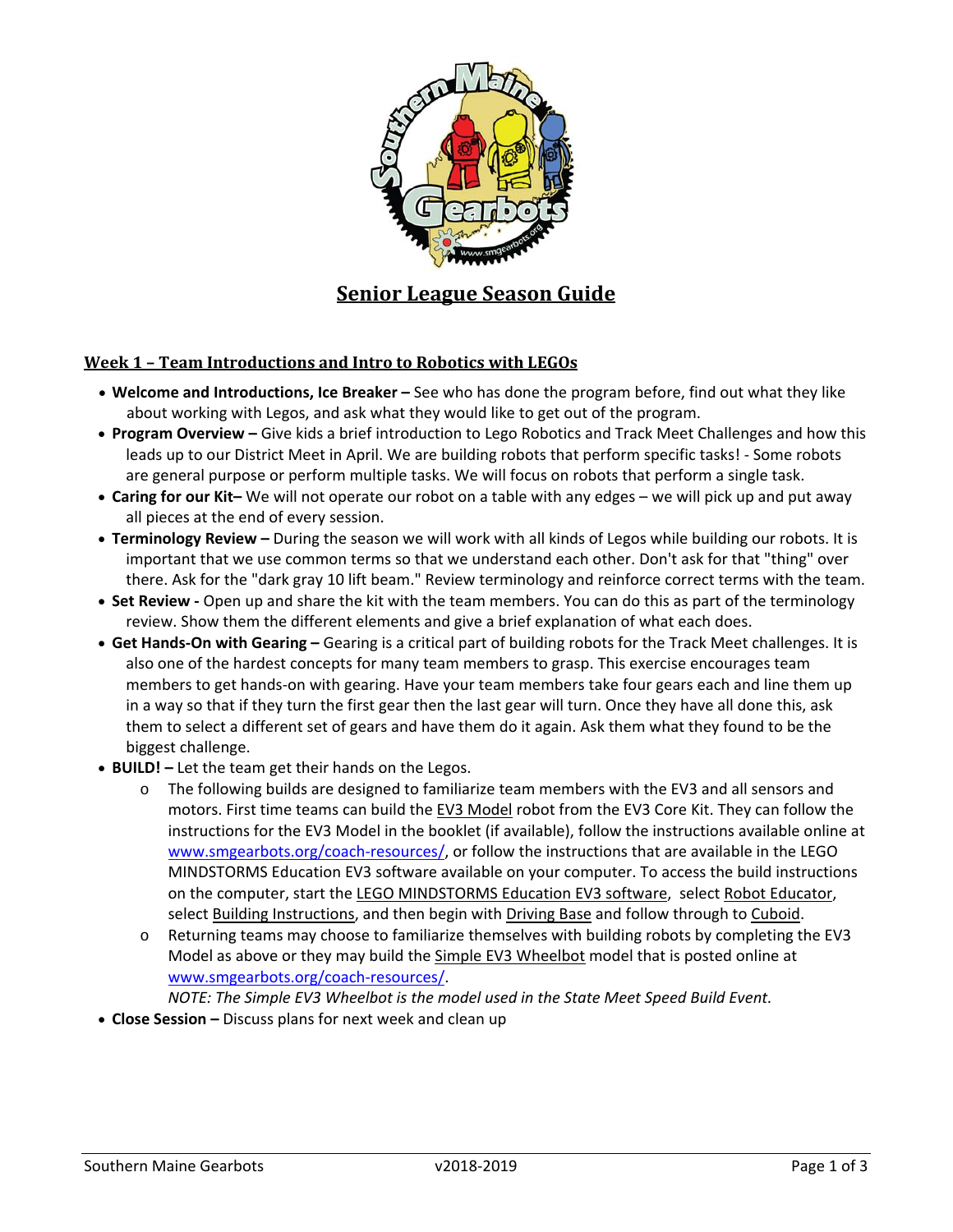## **Week 2 – Track Meet Challenge Overview & More Building**

NOTE: While you may talk about the Track Meet Challenges in the first few meetings, the Robot Track Meet Association doesn't release the Official 2019 Rules until mid-January. You will receive an email with a link to *the Official 2019 Rules when they become available.*

- **Welcome** Recap from first week, how did things go?
- **More Terminology Review** Check coach resources online for inventory lists for names of specific elements
- **Gears, gears, gears!** Gears are one of the most critical parts of your team's robot models. Use the Tora no Maki PDF at www.smgearbots.org/coach‐resources/ to help explain how gears work. *Look at it first!!*
- **Introduce Track Meet Challenges** Introduce the Track Meet Challenges found on the Coach Resources page at www.smgearbots.org/coach‐resources/. Explain the idea of the Track Meets. Different challenges require different robots. A robot that works for one challenge may not work well for another.
- **Continue Building** Continue the models if more time is needed.
- **Additional Models –** Experienced teams may have an immediate idea about what to build. To challenge these types of teams more, consider having them build from the LEGO MINDSTORMS Education EV3 software. They could build either the Tank Bot, which is a great base and starting point for the Steeplechase, Slope Climber, and Table Clearing Mission, or the Elephant, which is a good step at learning about Walking robots.
- **Close Session** Discuss plans for next week and clean up

## **Week 3 – More about Track Meet Challenges**

- **Welcome** Recap
- **Review Track Meet Challenges & Think About Robots ‐** Have your team look through the challenges and encourage your team to think about the robots they might like to build. Which robots seem the easiest? Which might be harder? Which might require extra elements?

*NOTE: The Bridge Building and Speed Build challenges are not a part of this year's District Meet.* 

- **What to Build ‐** Have the team members think about what to build as a team. Next week they will bring their ideas back and vote on the robots to build.
- **BUILD! ‐** Continue building the EV3 Model, the Simple EV3 Wheelbot, or one of the other robots if needed to reinforce robotic concepts.
	- **Research –** Look at what others have done. A nice place to start is www.drgraeme.org/catalog.html Alternately, some sections of the Robot Track Meet Association Rules have pointers for teams to look at as a starting point for research. Encourage your teams to look into these or look up other types of LEGO models at home and bring information back to share.

Additional Resources may be found on the LEGO Education Website

- o https://education.lego.com/en‐us/support/mindstorms‐ev3
- o https://education.lego.com/en‐us/resources/robot%20educator
- https://education.lego.com/en-us/support/mindstorms-ev3/building-instructions
- **Close Session** Discuss plans for next week and clean up